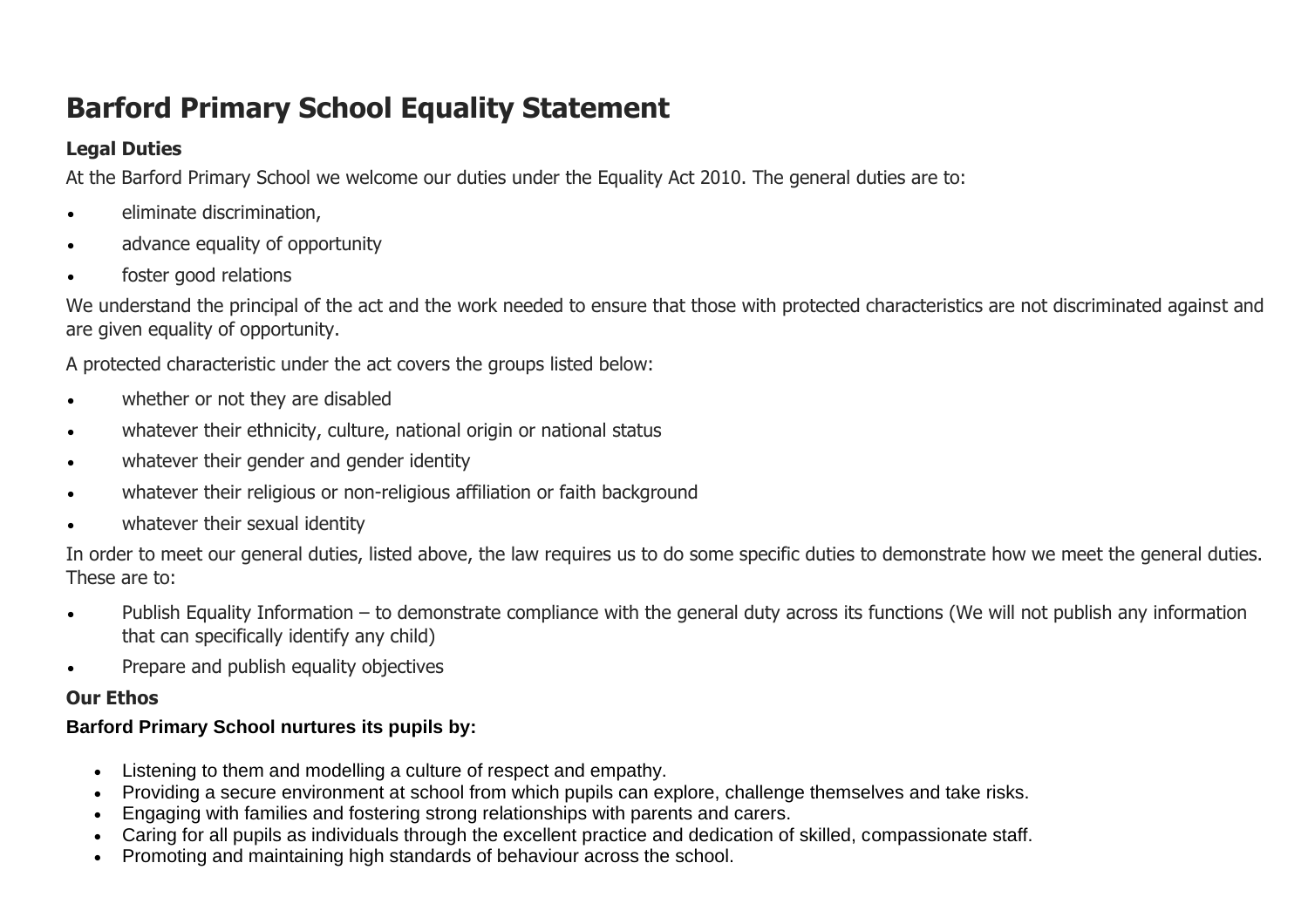#### **Barford Primary School motivates its pupils by:**

- Providing support for all, which encourages, reassures and sets no limits.
- Celebrating achievement and effort through rewards and positive praise.
- Having high expectations for academic achievement across all subjects.
- Modelling core values and teaching life skills which form the foundations for success.

#### **Barford Primary School inspires its pupils by:**

- Providing a rich and challenging learning experience.
- Offering opportunities to shine throughout the curriculum.
- Following a question-led, enquiry-based curriculum which is shaped by pupils' knowledge.
- Promoting challenge and risk-taking embedded within a growth mindset approach to learning.
- Celebrating individuality, championing difference and encouraging opinion.

#### **We believe that promoting Equality is the whole school responsibility.**

- At Barford Primary School, we are committed to ensuring equality of education and opportunity for all pupils, staff, parents and carers receiving services from the school, irrespective of race, gender, disability, faith or religion or socio-economic background.
- We aim to develop a culture of inclusion and diversity in which all those connected to the school feel proud of their identity and able to participate fully in school life.
- The achievement of pupils will be monitored by race, gender and disability and we will use this data to support pupils, raise standards and ensure inclusive teaching.
- We will tackle discrimination by the positive promotion of equality, challenging bullying and stereotypes and creating an environment which champions respect for all.

At Barford Primary School, we believe that diversity is a strength, which should be respected and celebrated by all those who learn, teach and visit here.

#### **We do this by**:

- treating all those within the school community (e.g. pupils, staff, governors, parents and the community) as individuals with their own particular abilities, beliefs, challenges, attitudes, background and experience.
- creating and maintaining a school ethos which promotes equality, develops understanding and challenges myths, stereotypes, misconceptions and prejudices.
- encouraging everyone in our school community to gain a positive self-image and high self-esteem.
- having high expectations for everyone involved with the whole school community.
- promoting mutual respect and valuing each other's similarities and differences and facing equalities issues openly and honestly.
- monitoring and reviewing all the above to secure continuous improvement in all we do.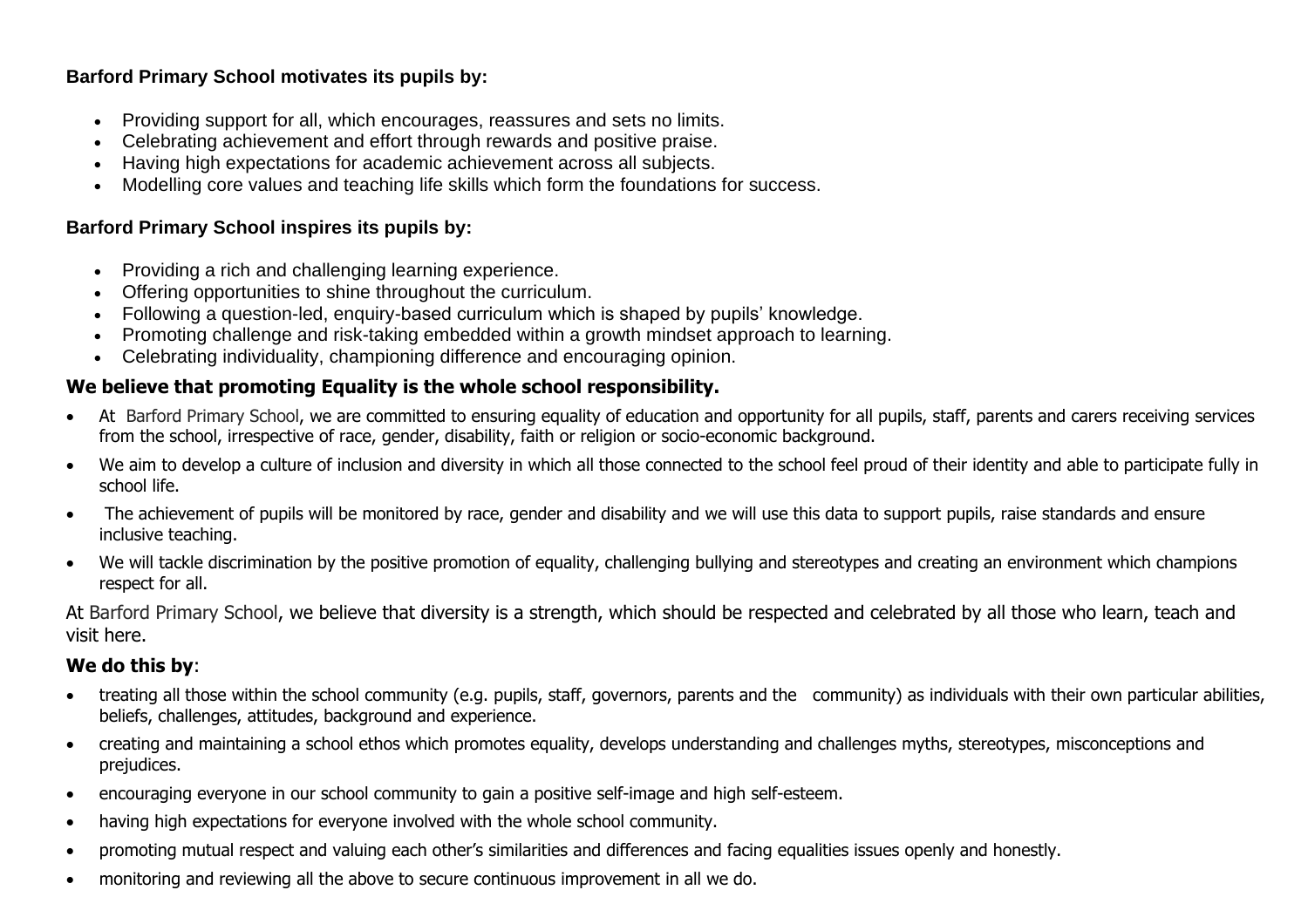All our policies are Equality Impact assessed (following guidance from NCC). We have attached examples of specific and measurable equality objectives which will be actioned, reviewed and monitored.

| Indicate here which protected<br>characteristics are covered by the<br>objective: Race (R) Disability (D), Gender<br>Reassignment, (GR), Sexual Orientation<br>(SO), Age (A), Marriage/Civil Partnership<br>(MP), Religion/Belief (RB), Sex (S),<br>Pregnancy/Maternity (PM) |              |              |              |              |              |              |              |              |              | <b>Planned Outcome</b>                                                                                                                                                  | <b>Planned Actions</b>                                                                                                                                                | Timescale                                     | To be Actioned by                               | Monitored by                      |
|------------------------------------------------------------------------------------------------------------------------------------------------------------------------------------------------------------------------------------------------------------------------------|--------------|--------------|--------------|--------------|--------------|--------------|--------------|--------------|--------------|-------------------------------------------------------------------------------------------------------------------------------------------------------------------------|-----------------------------------------------------------------------------------------------------------------------------------------------------------------------|-----------------------------------------------|-------------------------------------------------|-----------------------------------|
| <b>PM</b><br><b>GR</b><br><b>SO</b><br>$\mathbf{R}$<br>S<br>$R$   D<br><b>MP</b><br>A                                                                                                                                                                                        |              |              |              |              |              |              |              |              |              |                                                                                                                                                                         |                                                                                                                                                                       |                                               |                                                 |                                   |
|                                                                                                                                                                                                                                                                              | $\mathbf X$  | $\mathbf X$  | $\mathbf X$  | $\mathbf{x}$ | $\mathbf{X}$ | $\mathbf{X}$ | $\mathbf{x}$ | $\mathbf X$  | $\mathbf{x}$ | All staff are aware of the<br>requirements under the Equality<br>Act and have due regard and<br>awareness of their<br>responsibilities                                  | Raise awareness staff<br>meetings and induction                                                                                                                       | Ongoing                                       | Headteacher                                     | Headteacher and<br>Governing Body |
|                                                                                                                                                                                                                                                                              | $\mathbf{x}$ | $\mathbf{x}$ | $\mathbf X$  | $\mathbf X$  | $\mathbf x$  | $\mathbf{x}$ | $\mathbf X$  | $\mathbf{X}$ | $\mathbf{x}$ | Governing Body is<br>representative of the community<br>the school serves.                                                                                              | Data Collection as part of<br><b>Self Evaluation</b>                                                                                                                  | Annually                                      | Governing Body                                  | Chair of Govs                     |
|                                                                                                                                                                                                                                                                              | $\mathbf{x}$ | $\mathbf{x}$ | $\mathbf{x}$ | $\mathbf{x}$ | $\mathbf{x}$ | $\mathbf{x}$ | $\mathbf X$  | $\mathbf{x}$ | $\mathbf{x}$ | Members of the school<br>community have contributed to<br>the policy and know of its<br>existence                                                                       | Publication on school<br>website.                                                                                                                                     | On publication<br>and at review<br>timescales | Headteacher                                     | Headteacher/Governors             |
|                                                                                                                                                                                                                                                                              |              | $\mathbf X$  |              |              |              |              |              |              |              | Pupil Premium and SEND<br>pupils are given support to<br>reach outcomes similar to<br><b>National Statistics.</b>                                                       | Planned support using Pupil<br><b>Premium Funding</b><br>Liaison with outside<br>agencies for supporting<br>children with disabilities,<br>SEN and medical conditions | Ongoing                                       | <b>Teachers</b><br><b>SENDCo</b><br>Headteacher | Headteacher/Governors             |
|                                                                                                                                                                                                                                                                              | $\mathbf X$  | $\mathbf x$  | $\mathbf{x}$ | $\mathbf{x}$ | $\mathbf x$  | $\mathbf x$  | $\mathbf{x}$ | $\mathbf{x}$ | $\mathbf{x}$ | Ensuring any aspects of areas<br>covered by this policy are<br>addressed by the school as and<br>when the need arises e.g.<br>disabled parent of new<br>reception child | Establishing and maintaining<br>communication with the<br>school community.<br>Discussion with individuals<br>on a case by case basis                                 | As need<br>arises.                            | <b>Teachers</b><br><b>SENCo</b><br>Headteacher  | Headteacher/Governors             |